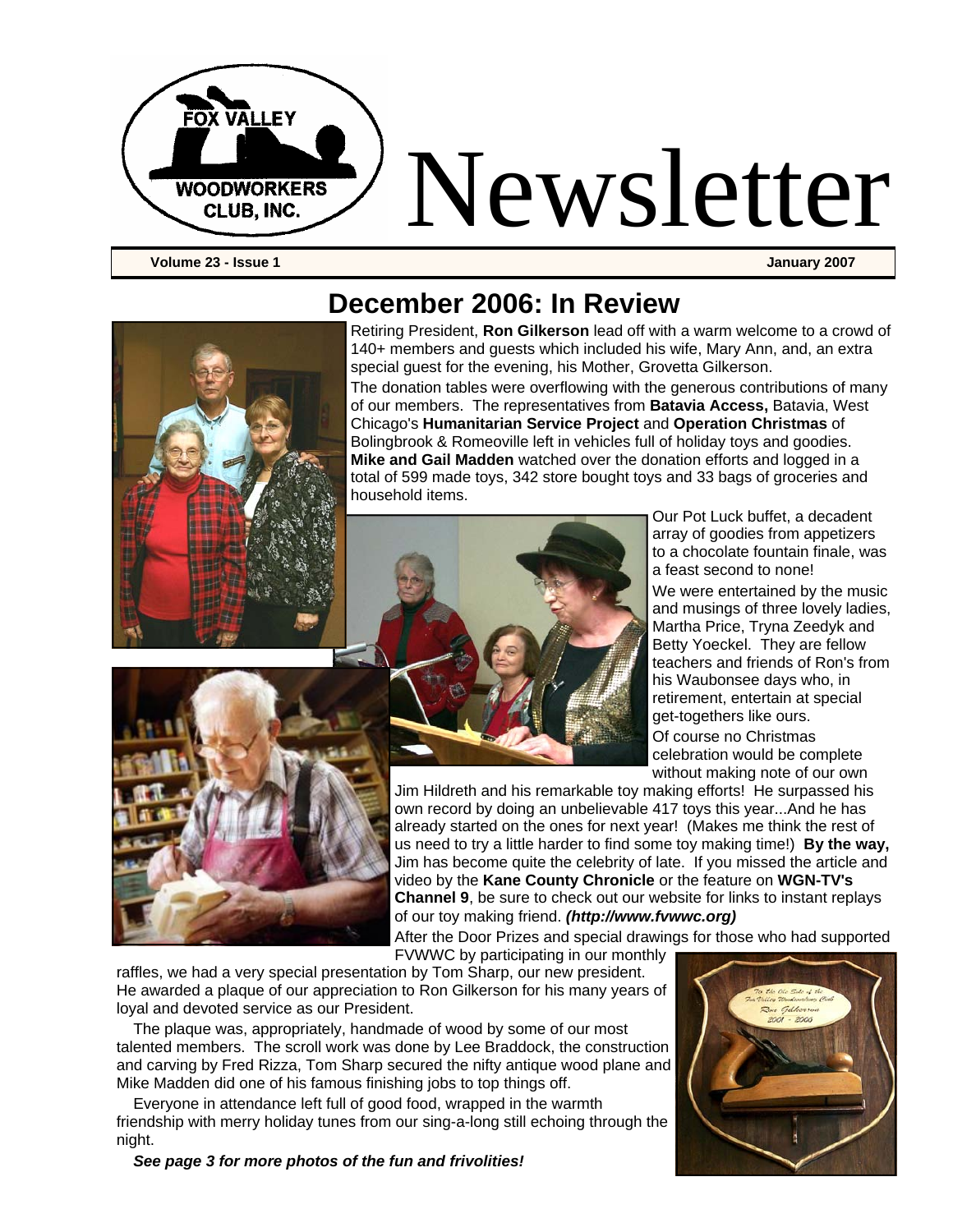

#### **FVWWC Events Calendar**

Jan 2nd..... Tue ....7:30 p.m. .. **FVWWC Meeting: Paul Jablonski,** formally of Woodcraft, will do a presentation on **Sharpening Techniques.** 

Jan 17th....Wed....**8:00 a.m.** .. **FVWWC's Breakfast Club: At a new, earlier time of 8:00 a.m. -**  The Red Apple Restaurant at 414 S Schmale Rd - Carol Stream, IL - everyone is invited to stop by!

#### **Membership Drive 2007**



*Renewals must be received by 01/30/2007* so you won't miss a minute of what FVWWC has to offer! If you haven't renewed for 2007, *do it NOW!* 

*Ken McFee, Membership themcfees@hotmail.com*

#### **FVWWC Officers & Staff**

**woodworkers@fvwwc.org** 

| President Tom Sharp                       |                            |
|-------------------------------------------|----------------------------|
|                                           | thomas.sharp@sbcqlobal.net |
| Past President  Ron Gilkerson             |                            |
|                                           | (630) 879-8756             |
|                                           | rongilker@hotmail.com      |
| Vice President Mstt Gauntt                |                            |
| Treasurer Doug Pfaff                      |                            |
| Secretary Darrel Anderson                 |                            |
| Program Committee  Robin Blair            |                            |
|                                           | blairr@saic.com            |
|                                           | Mike Brady                 |
|                                           | <b>Matt Gauntt</b>         |
| Membership  Ken McFee                     |                            |
|                                           | themcfees@hotmail.com      |
| Show Chairman  Mike Madden                |                            |
| Toy Drive Coordinator Gail Madden         |                            |
| Editor/Webmaster Linda Christensen        |                            |
|                                           | woodworkers@fvwwc.org      |
| Librarian Cheryl Miller                   |                            |
| Raffles/Photographer  Charlie Christensen |                            |
| Member-at-Large  James Nellis             |                            |
| Show & Tell MC  Matt Gauntt               |                            |
| Audio/Visual Tech.  Will Sharp            |                            |
|                                           |                            |
| Greeter  Jim Hildreth                     |                            |
|                                           |                            |

HOCHO

### **FVWWC MONTHLY DRAWING**

**It's time to do it again!** It's a new year and, with support like we had last year, it is sure to be a good one!!! We have started shopping for



upcoming prizes and hope you like what we have to

offer. We will begin the year with items to choose from like a **Porter-Cable 1.5 HP, 6 Gallon UMC Pancake Air Compressor with Accessory Kit, a \$50 Am/Ex Gift Cheque** and other goodies!

<sup>N</sup>orter+cabli

We will again be selling tickets for the Special Raffle

of a **30 Piece Bessey Assorted "Tradesman" Bar Clamp Set & Stand** in January. *Remember: This raffle will run until we meet our goal so the sooner you buy, the sooner you could win!!!* 

Whether you join the regular monthly drawings, the Special Bonus raffles or both, we sincerely appreciate your participation...

*...See you at the meeting!* 

**Charlie Christensen - FVWWC Raffle Chairman**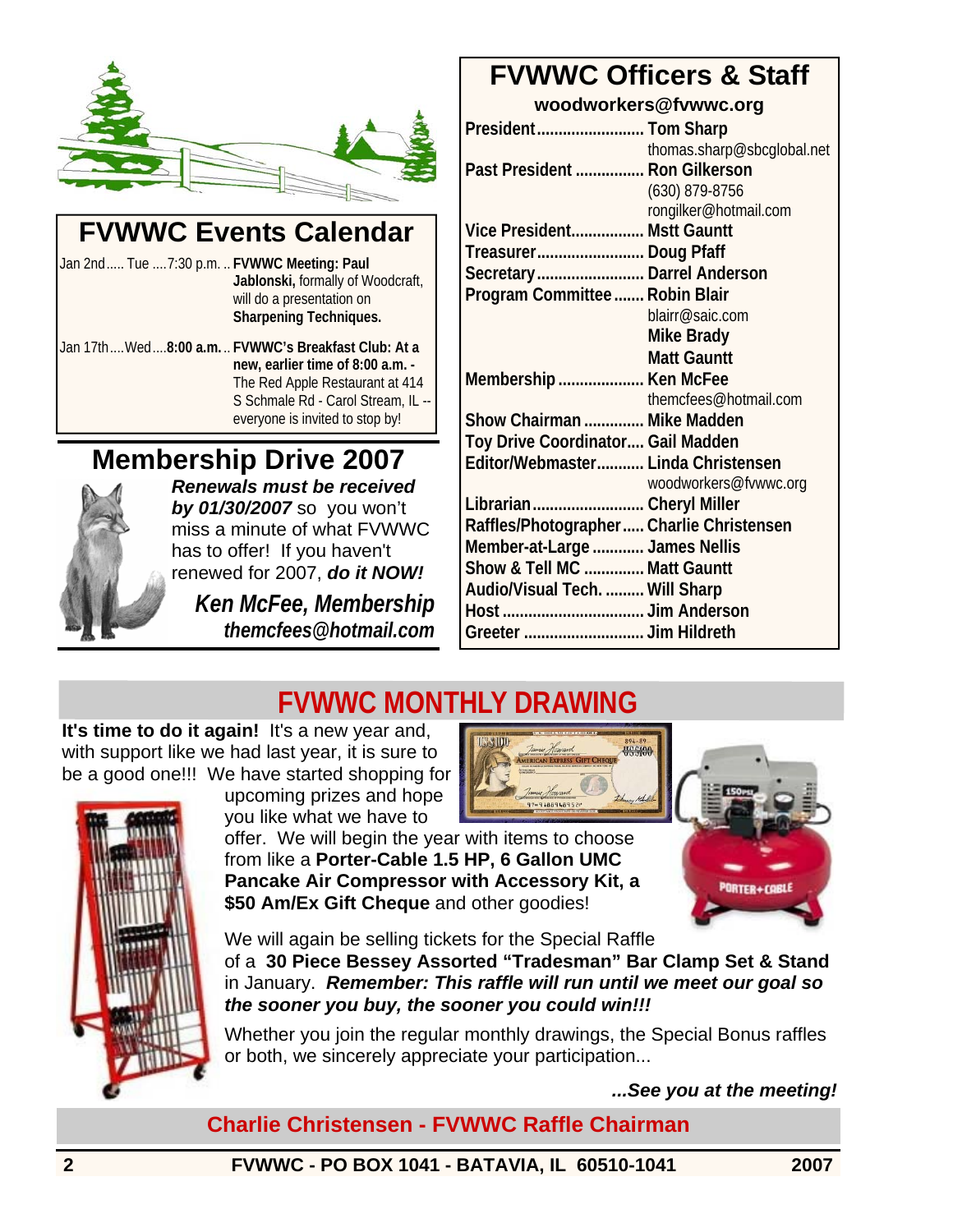